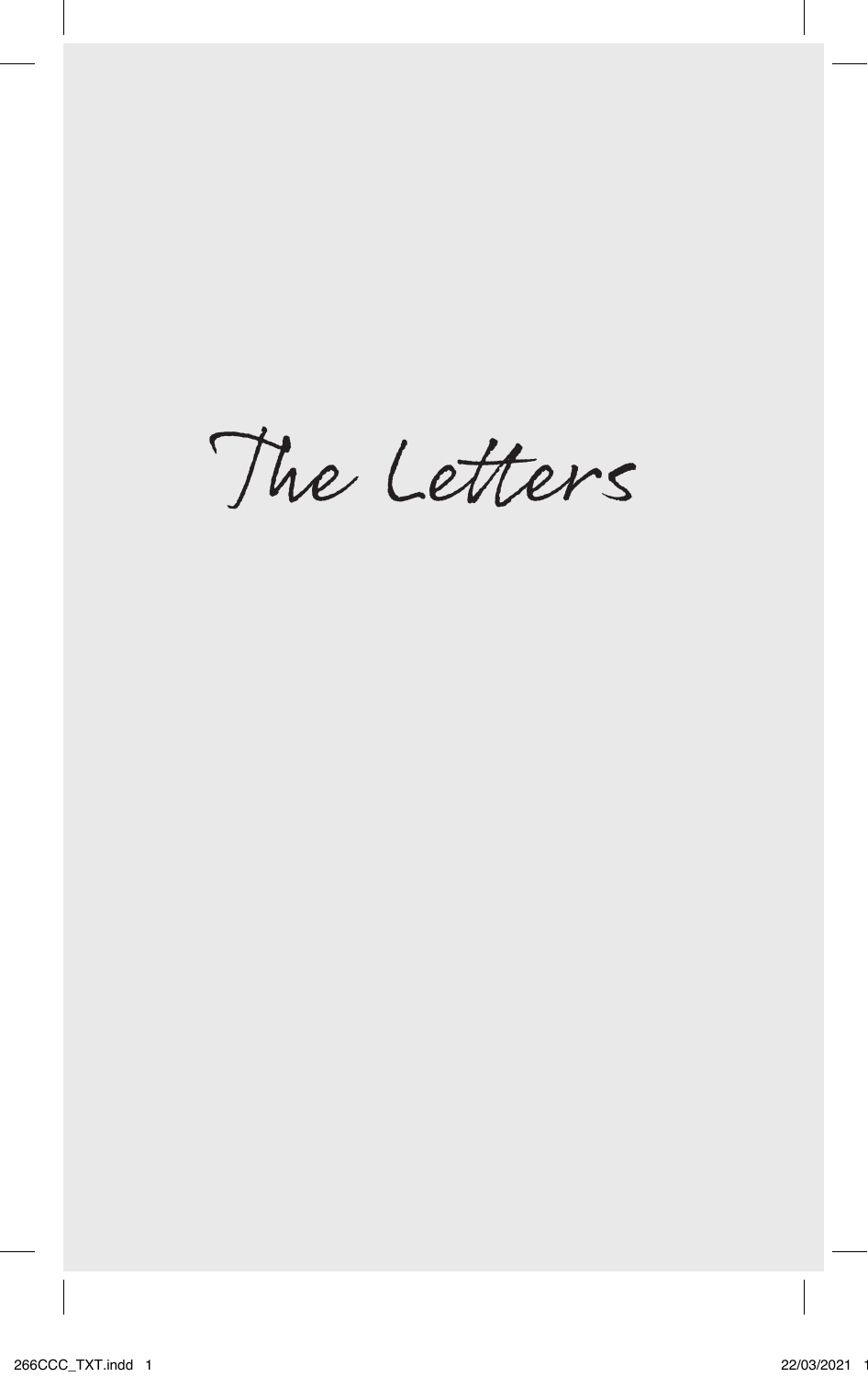## **LETTER 01**

# **THEY BLAZED A PATH FOR THE NEXT GENERATION**

Akosua Haynes to Margot Lee Shetterly *2018*

*Published in 2016, Margot Lee Shetterly's Hidden Figures tells the true story of Dorothy Vaughan, Katherine Johnson and Mary Jackson, three pioneering African-American women who worked as 'human computers' at NASA in the 1960s. It was thanks to their pivotal calculations that celebrated astronauts such as Neil Armstrong and John Glenn could enter space, and yet for a long time their work remained uncelebrated. Shetterly's retelling of their remarkable story became a bestseller and an award-winning movie adaptation followed. In 2018, this letter was written to Shetterly by Akouska Haynes, a ten-year-old African-American girl with aspirations to become an astronaut one day.*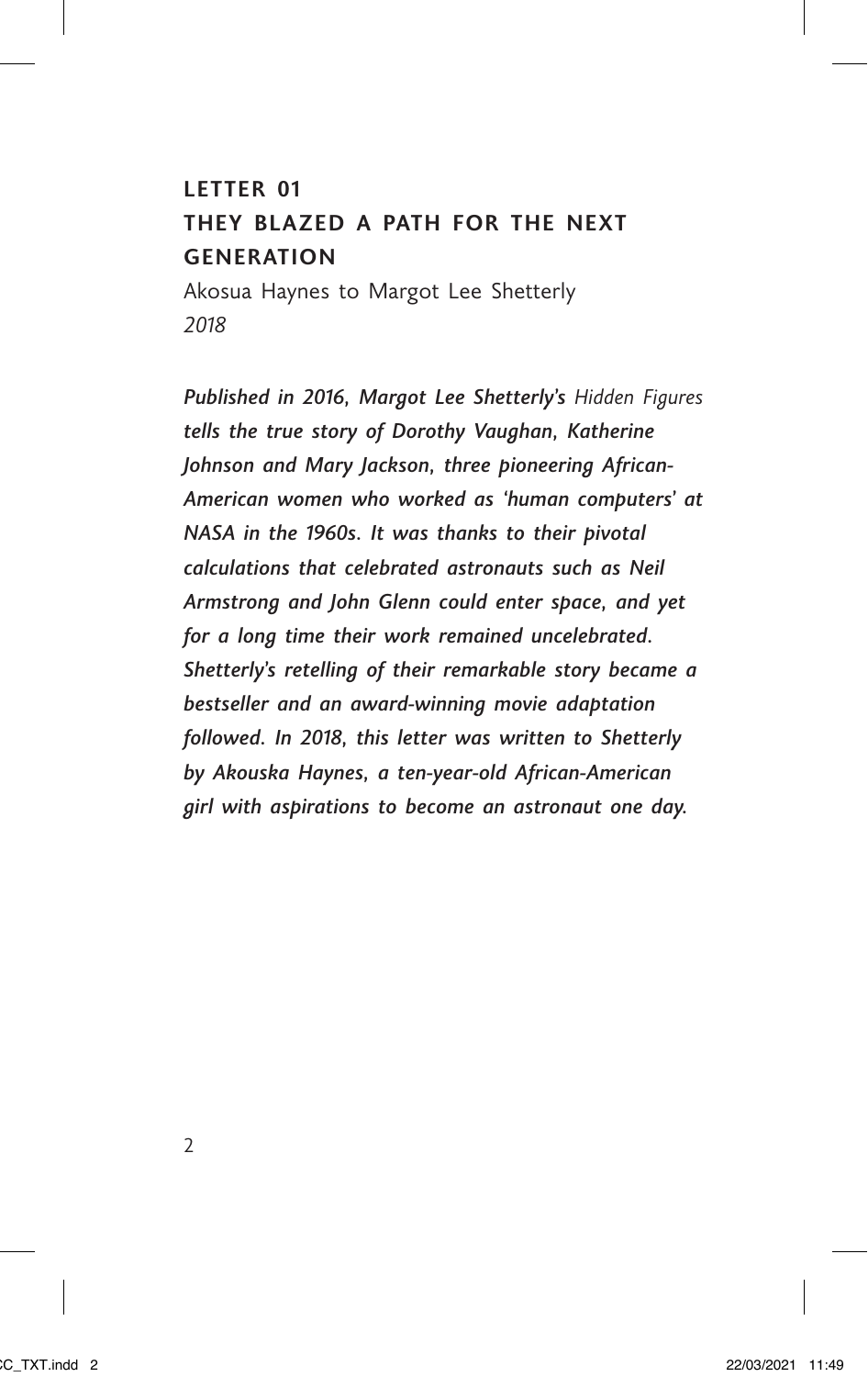## **THE LETTER**

Dear Margot Lee Shetterly,

On August 21, 2017 I felt so lucky because it was the first day of school, and my friends were in class while I was watching the solar eclipse in Carbondale, Illinois. When the moon had completely covered the sun, I looked up and wondered how Katherine Johnson felt when she helped John Glenn orbit the earth. Reading your book "Hidden Figures" made me more excited about becoming a NASA astronaut, but it also made me question my career choice. It scared me when I read that a fireball entered into a spaceship killing all three astronauts inside. Becoming an astronaut had been my dream, I met Mae Jemison when I was four and have dressed up as an astronaut for at least four Halloweens, but I didn't want to die in a ball of flames.

I finished your book on the train ride back from Carbondale just five days before my "Hidden Figures" themed birthday party. I made up a rule, and told my friends that if they wanted to come they had to read at least two thirds of your book so that we could have an interesting discussion. I asked everyone to share their favorite passage. When it was my turn everyone read my selection, on page 217, aloud. Learning that John Glenn trusted

3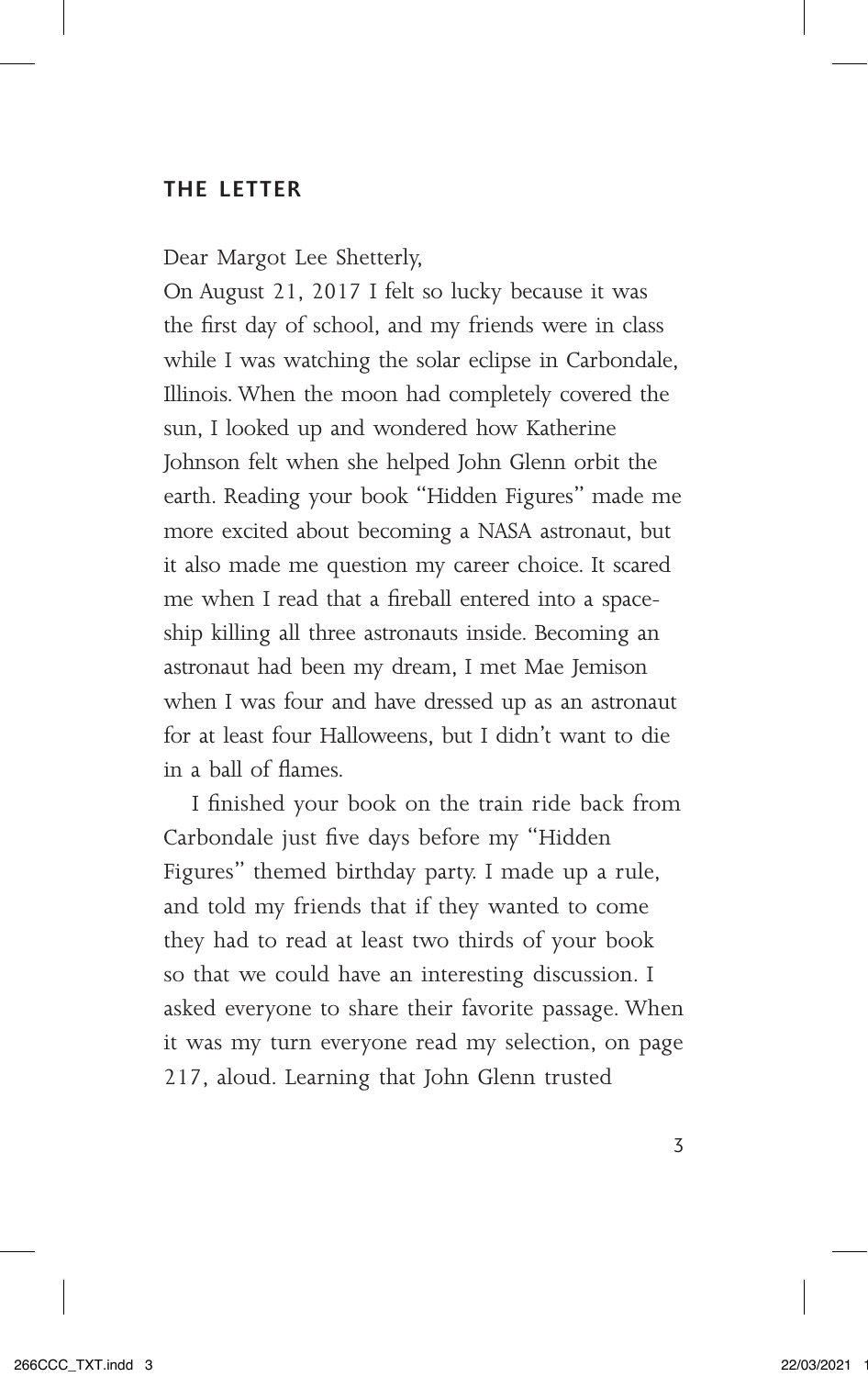Katherine Johnson with his life, because of her superior math skills, motivated me to take my own math homework more seriously. I love math but some of my friends don't. I wanted them to read your book to see the magic in math and how useful it can be. Right before my party I looked up the definition for analytic geometry because Katherine used it to calculate the trajectory of John Glenn's Mercury capsule—useful magic!

Although John Glenn respected Katherine Johnson, they lived in two different worlds. When I read about the discrimination that Katherine and the computers had to put up with (people not trusting them and separate bathrooms), it made me think what it would have been like to live in the Jim Crow time period. I asked myself if I would have been able to work so well under pressure. I felt proud of Ms. Johnson.

There are many more opportunities for African Americans today because of what Katherine Johnson and the other computers accomplished. They blazed a path for the next generation. My friends thanked me for choosing your book to celebrate my birthday. I know that I can still be an astronaut, an astrophysicist, or have a space career on earth!

Sincerely,

Akosua Haynes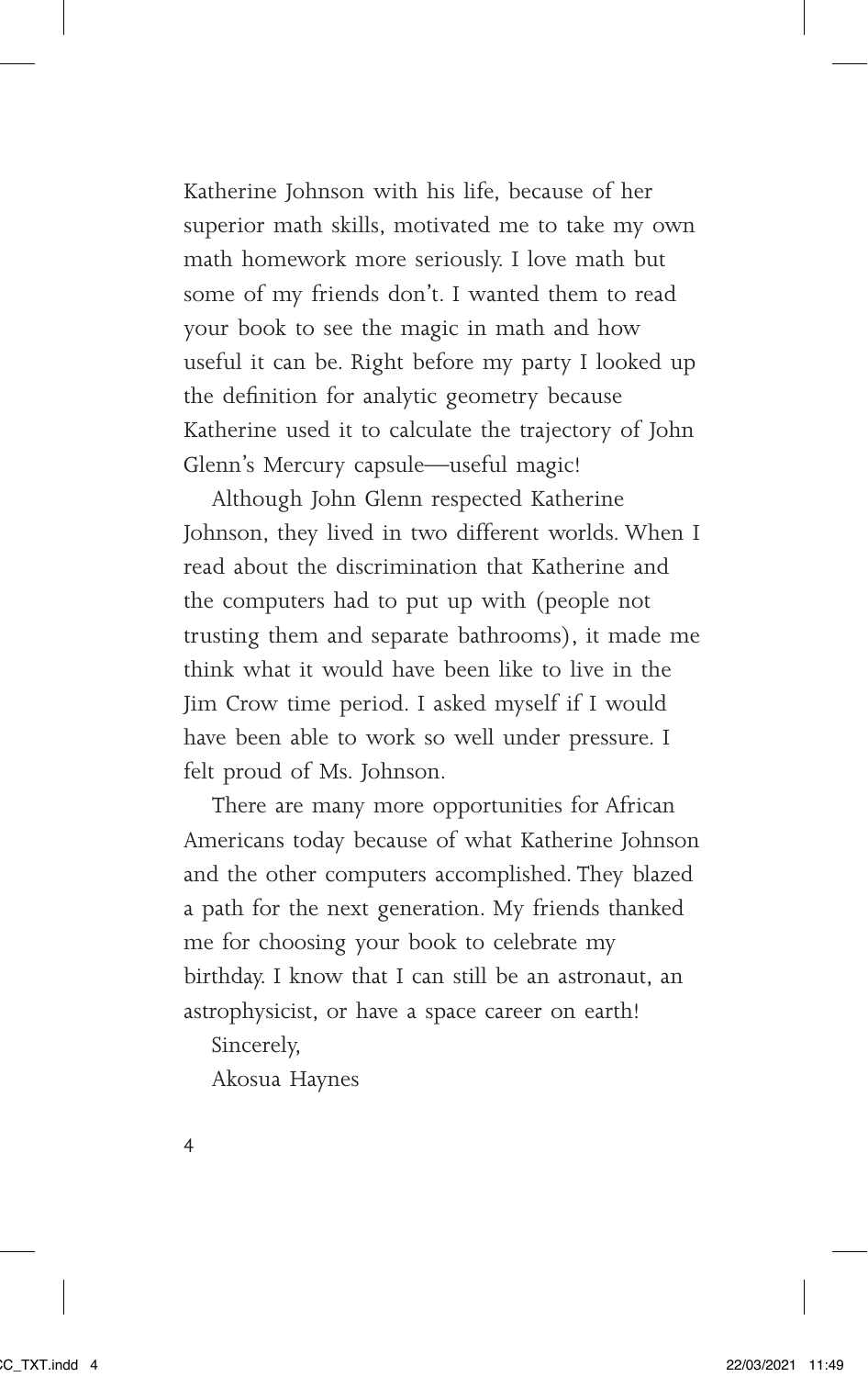#### **LETTER 02**

**I AM SO VERY ANXIOUS TO 'COME HOME'** Betty Trier Berry and Mount Wilson Observatory *21 January 1918*

*In the early 1900s, decades before the women of Hidden Figures played a pivotal role in the Space Race – a time of heated competition between Cold War rivals the USA and Russia (then the USSR) over space exploration – the Mount Wilson Observatory hired dozens of highly skilled women to do similar work. In return for their invaluable efforts, they were offered very little recognition and a paltry wage. As evidenced by this exchange, despite her Masters degree in mathematics and love of astronomy, Betty Trier Berry could not afford to work as a 'human computer'. Instead, she went on to become a celebrated attorney and the first woman to work as a public defender in the United States.*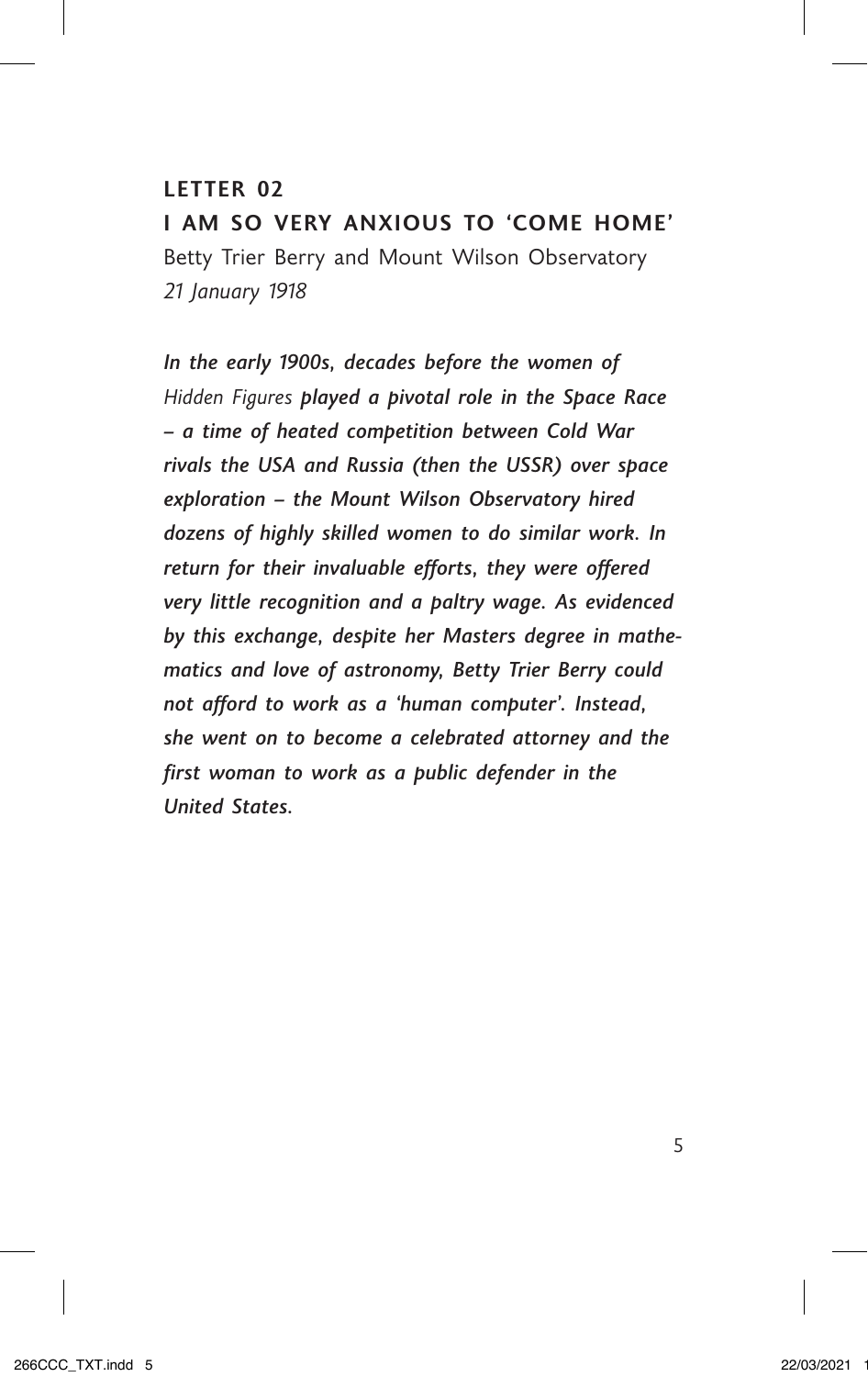#### **THE LETTERS**

January 21, 1918

Mrs. Betty Trier Berry 1929 No. Western Avenue, Los Angeles, California

Dear Mrs. Berry,

We have a position in our Computing Division now vacant that I can offer you at a beginning salary of \$825.00 per year, the appointment to take effect on February 1. An annual vacation of one month is granted to the staff, and there is no work on Saturday afternoons.

The amount offered is probably much less than you have been earning, but I am hoping that you will wish to try the work under these conditions. With your interest in astronomy, I am under the impression that you will not regret such an acceptance.

Very sincerely yours,

Superintendent Computing Division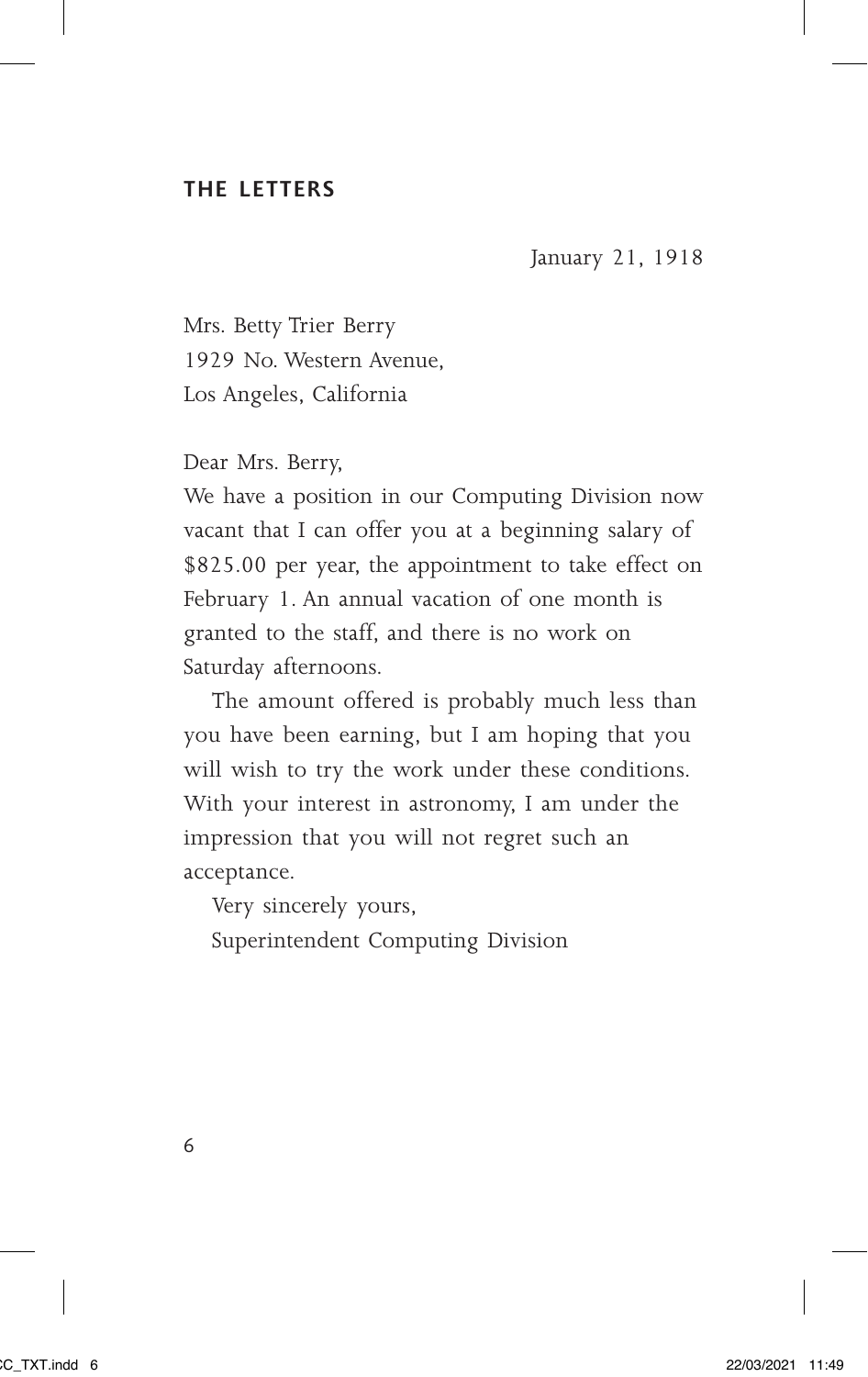My dear Mr. Seares,

Your kind communication of the 21st referring to a vacancy in your Computing Department at a \$16 per week wage, reached me today; I trust you will pardon the intrusion on your time if I write you at some length on the matter.

I am dependent on my own efforts for my support; and desirous as I am of entering again the field of astronomical work, I am afraid of the ugly practical questions that would inevitably arise were I to limit my earning capacity to that rather pathetic amount. So far therefore as the position of which you write is concerned, I am regretfully obliged to say that it will be impossible for me to accept it.

It occurs to me, however, that you speak of my "interest in astronomy" as something quite apart from the work of the position you offer me. If I am correct in assuming from this that you have in mind for me, at a later time, some better position at a less mechanical, hence far more interesting, branch of the work, then it would seem that I am being given an opportunity to "try out," for which I am certainly grateful — but with all the risk of non-success resting upon me. As I say, I am scarcely